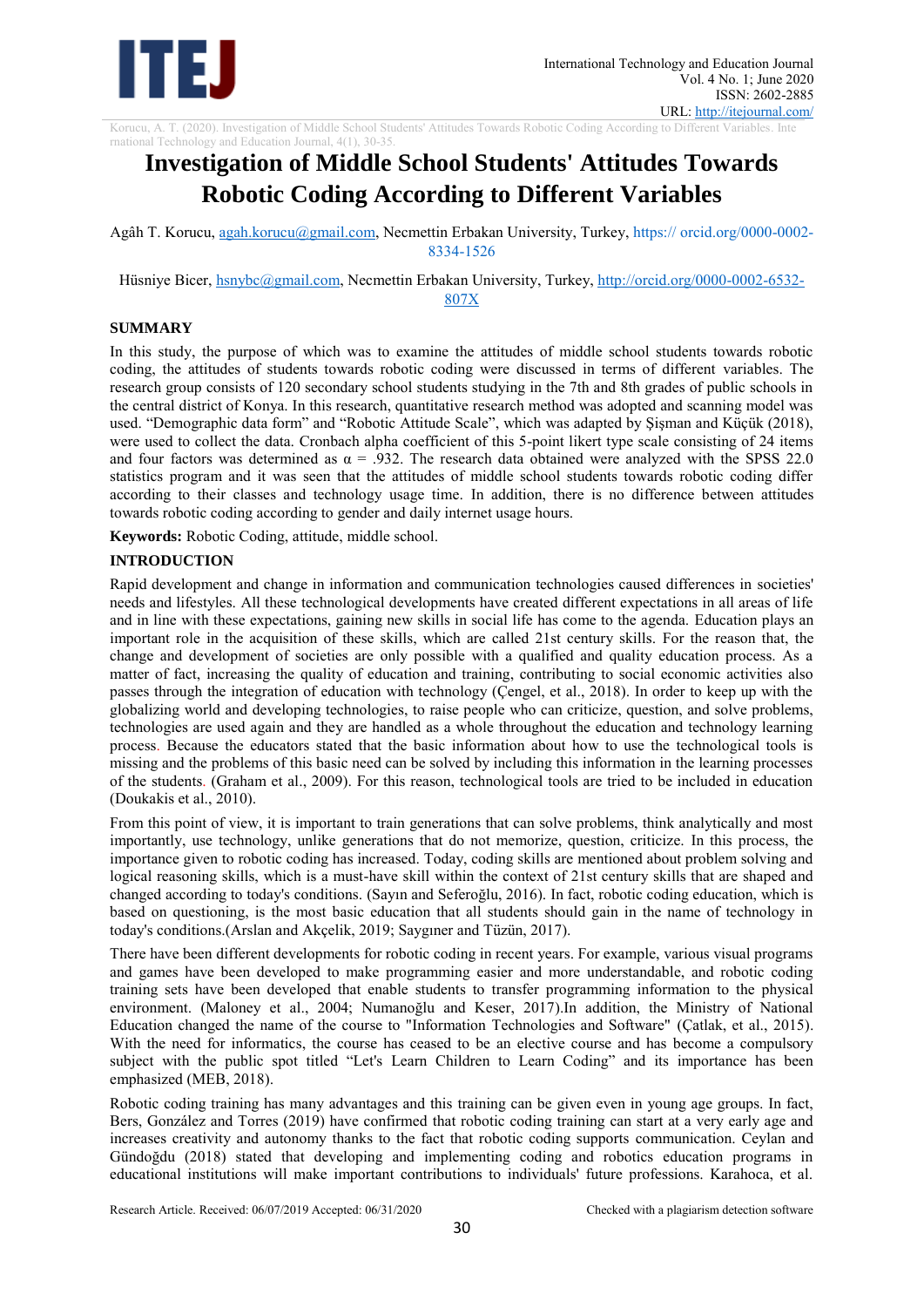(2011) Stated that learning robot programming increases students' perception of abstract concepts, supports their success in lessons and also encourages them to learn by increasing their motivation.

Considering all these advantages and the report of the New Media Consortium organization, which reveals the current trends in educational technologies in 2017, in which the robotic technology has a greater place in the educational environment, it is important to examine the attitudes towards robotics and coding. Because our attitudes affect our reactions, behaviors and thoughts on a subject. In this sense, determining the attitudes of middle school students who will shape our future towards robotic coding, which plays an important role in the 21st century, will contribute to the planning of the trainings that will be given.

#### **Purpose of the research**

The aim of this research is to determine the attitudes of secondary school students towards robotic coding by considering different variables. For this purpose, answers were sought for the following questions:

- Do middle school students' attitudes towards robotic coding differ significantly according to their classes?
- Do middle school students' attitudes towards robotic coding differ significantly according to their gender?
- Do middle school students' attitudes towards robotic coding show a significant difference in terms of their use of technology according to their degree of vision?
- Do middle school students' attitudes towards robotic coding differ significantly according to their daily internet usage time?

#### **METHOD**

### **Model of the Research**

In this research, quantitative research method was adopted and descriptive research method and scanning model were used. Quantitative research methods base the events objectively on the numerical data to identify various similarities and differences that can be evaluated by statistical analysis (Öztürk, 2018). While descriptive research is a research model used to find the current state of the current problem, screening models are the research approach that aims to define a situation as it was in the past or still. (Sönmez ve Alacapınar, 2011).

#### **Working Group**

The study group of this research consists of 7th and 8th grade students studying in public schools in Konya central districts in 2019-2020 academic year. A total of 120 secondary school students participated in the study, as well as information about students' classes, gender, degree of self-perception of using technology and daily internet usage times are given in Table 1.

|                                  | Variable          | f   | $\frac{0}{0}$ |
|----------------------------------|-------------------|-----|---------------|
| Gender                           | Female            | 63  | 52,5%         |
|                                  | Male              | 57  | 47,5%         |
| Grade                            | 7th grade         | 87  | 72,50%        |
|                                  | 8th grade         | 33  | 27,50%        |
|                                  | Qualified         | 14  | 11,6%         |
| Technology<br>Proficiency Degree | Quite Qualified   | 39  | 32.5%         |
| Sufficient                       | Very Qualified    | 67  | 55.8%         |
|                                  | 3-6 hours         | 65  | 54,10%        |
| Daily Internet Usage<br>Time     | 6-9 hours         | 37  | 30,80%        |
|                                  | 9 hours and above | 18  | 15,1%         |
|                                  | Total             | 120 | 100           |

Table 1. Demographic data of the participants

## **Data Collection Tool and Data Analysis**

The demographic data form and "Robotic Attitude Scale", which was adapted by Şişman and Küçük (2018), were used in the data collection phase. The demographic data form includes questions such as gender, age, class, daily internet usage time, technology proficiency degree.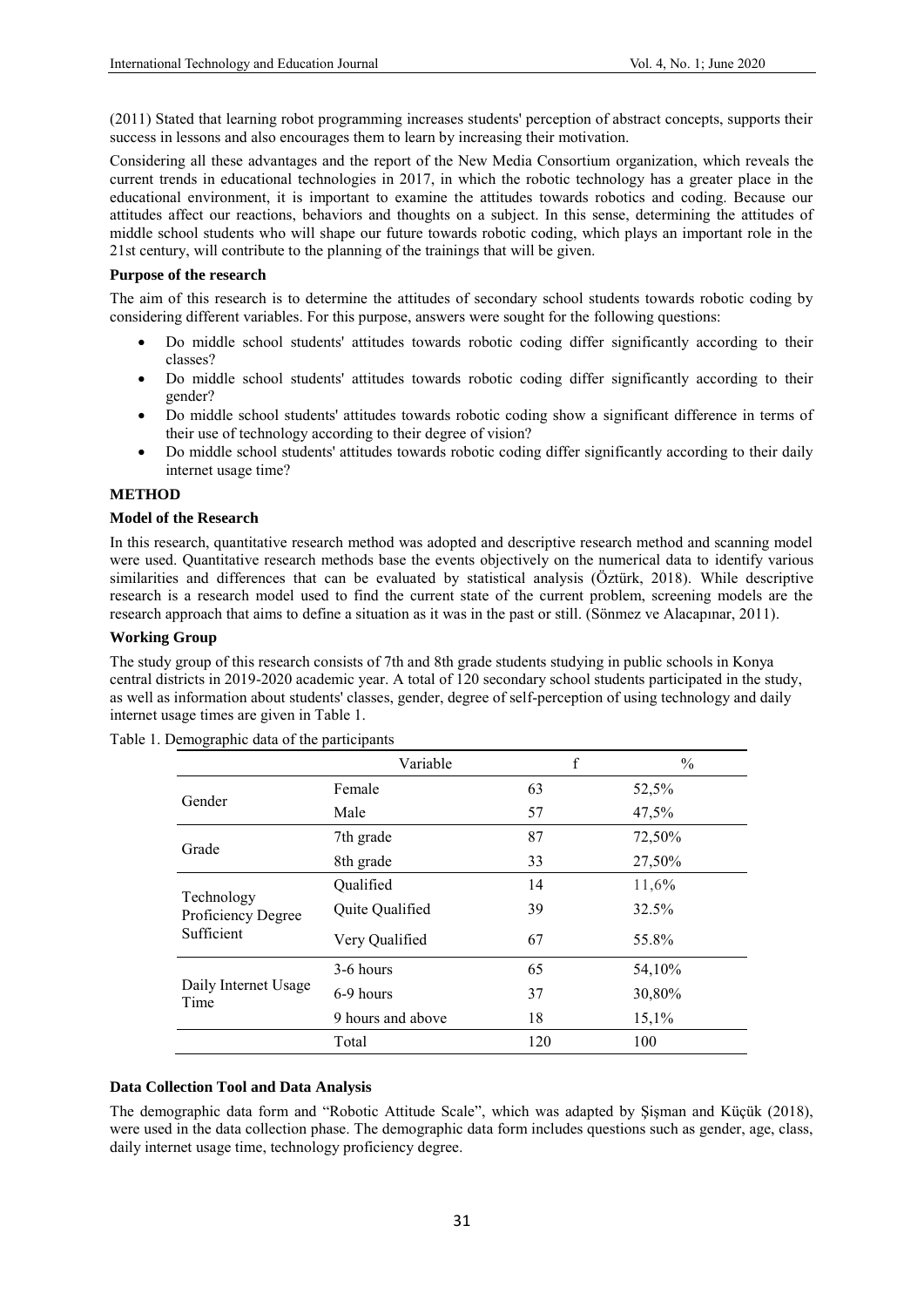The Robotic Attitude Scale is a scale adapted to Turkish by Şişman and Küçük (2018). It is a 5-point Likert type, and a rating method was used for each question as strictly disagree, disagree, indecisive, agree, strongly agree. The scale consisting of a total of 24 items was collected under four factors. These factors were named as "Learning to Learn" ( $\alpha$  = .925), "self-confidence" ( $\alpha$  = .860), "computational thinking" ( $\alpha$  = .815) and "teamwork" ( $\alpha$  = .732). The total variance of the scale was calculated as 61.744% and also the reliability coefficient of the scale was determined as Cronbach  $\alpha$  = .932.

At the stage of analyzing and interpreting the data, the data was first transferred to the computer. All data obtained within the scope of the study were analyzed using the SPSS 22 (The Statistical Package for The Social Sciences) package program and all hypotheses were tested at 0.95 confidence level ( $p = 0.05$ ).

#### **RESULTS**

Secondary school students' scores on the attitude scale towards robotic coding; they were examined according to their class, gender, technology, and their daily use of internet.

### *Investigation of Secondary School Students' Attitudes towards Robotic Coding by Classes*

The attitudes of secondary school students towards robotic coding were examined according to the classes in which they are studying. The findings regarding whether the score obtained by the secondary school students from the attitude scale towards robotic coding varies according to the class variable are given in Table 2.

|                 | Class |       |     | ᠊ᢦ       |          | Sd  |       |     |  |
|-----------------|-------|-------|-----|----------|----------|-----|-------|-----|--|
| Robotic         | 7th   | grade | -87 | 176,1800 | 17,33326 | 118 | 2,783 | 006 |  |
| <b>Attitude</b> |       |       |     |          |          |     |       |     |  |
| <b>Scale</b>    | 8h    | grade | 33  | 167.2000 | 16,05330 |     |       |     |  |
|                 |       |       |     |          |          |     |       |     |  |

Table 2. T-Test Results of the Attitudes of Secondary School Students towards Robotic Coding by Class

When Table 2 is analyzed, it is seen that there is a significant difference between middle school students' attitude scores towards robotic coding and the class they are studying ( $t_{(118)} = 2,78$ , p<05). It can be said that 7th grade students ( $\overline{X}$ =176, 18) have higher robotic coding attitude scores than 8th grade students ( $\overline{X}$ =167, 20).

#### *Investigation of Secondary School Students' Attitudes towards Robotic Coding According to Gender*

Attitudes of secondary school students towards robotic coding were examined according to their gender. The findings regarding whether the scores obtained by the secondary school students' attitude scale towards robotic coding show a significant difference according to gender variable are given in Table 3.

|  | Table 3. T-Test Results of Attitudes of Secondary School Students towards Robotic Coding by Gender |  |
|--|----------------------------------------------------------------------------------------------------|--|
|--|----------------------------------------------------------------------------------------------------|--|

| Gender |    | Δ        |          | Sd  |          |      |  |
|--------|----|----------|----------|-----|----------|------|--|
| Female | 63 | 169,6667 | 16,23603 | 118 | $-0.774$ | ,508 |  |
| Male   |    | 171.8673 | 8.65714  |     |          |      |  |
|        |    |          |          |     |          |      |  |

When Table 3 is examined, \*p <.05 is,  $508 > 05$  for significance level and the result is not significant. In other words, attitudes of secondary school students towards robotic coding do not differ significantly according to their gender. It can also be said that the robotic coding attitude scores of the female students ( $\overline{X}$ =169, 66) are at the same level compared to the male students ( $\overline{X}$ =171, 86).

#### *Investigation of Secondary School Students' Attitudes Towards Robotic Coding According to the Sufficiency of Using Technology*

Attitudes of secondary school students towards robotic coding were examined according to their ability to use technology. The findings regarding whether the score obtained by the secondary school students from the attitude scale towards robotic coding shows a significant difference according to the variable of using technology is presented in Table 4.

| Table 4. Results of the Attitudes of Secondary School Students towards Robotic Coding According to the |  |  |  |
|--------------------------------------------------------------------------------------------------------|--|--|--|
| Competence of Using Technology                                                                         |  |  |  |

|                |                 | <b>Degree</b>   |    |          |          |  |
|----------------|-----------------|-----------------|----|----------|----------|--|
| <b>Robotic</b> | <b>Attitude</b> | Qualified       | 14 | 165,4913 | 10,47961 |  |
| <b>Scale</b>   |                 | Quite Qualified | 39 | 164,8155 | 10,18501 |  |
|                |                 | Verv Oualified  | 67 | 177.0200 | 18,08334 |  |
|                |                 | Total           | 20 | 168,7900 | 15,45643 |  |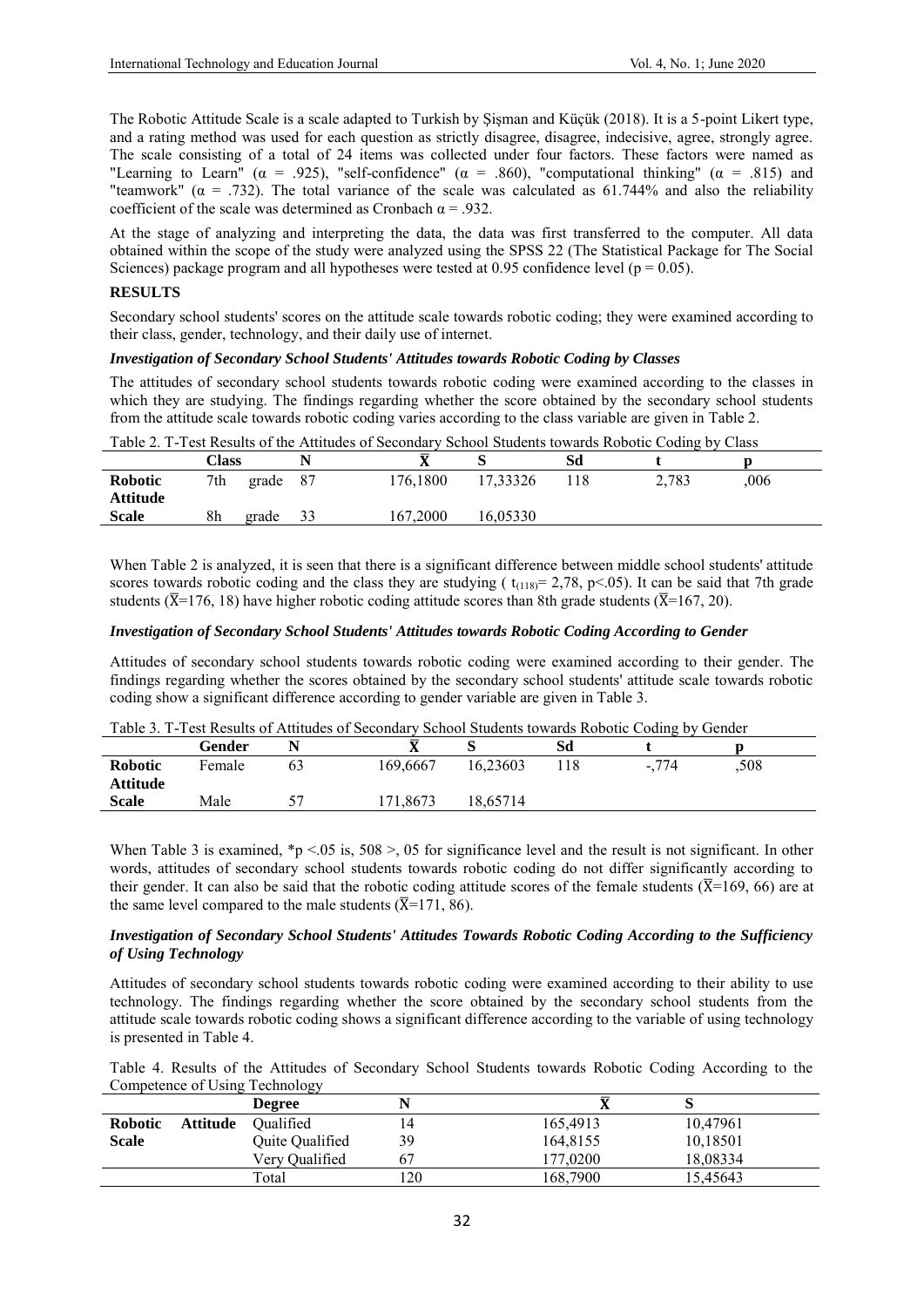|                                    | <b>Total</b><br><b>Squares</b> | of sd | Average<br>squares  | $of$ $\bf{F}$ |        | р    |
|------------------------------------|--------------------------------|-------|---------------------|---------------|--------|------|
| <b>Between groups</b><br>In-groups | 3121,541<br>20356,049          | 116   | 3351,579<br>204,714 |               | 13,770 | ,001 |
| <b>Total</b>                       | 23710,590                      | 118   |                     |               |        |      |
| $*_{p>0.05}$                       |                                |       |                     |               |        |      |

As can be seen in Table 4, whether the attitudes of middle school students towards robotic coding differ according to their responses to adequate vision in technology, was examined by one-way analysis of variance and a significant difference was found between the scores  $[F(2-116)=13,770, p<0.05]$ . Secondary school students' attitudes towards robotic coding differ according to their level of vision to use technology. It is determined that this difference is between secondary school students who consider themselves very adequate according to their degrees and secondary school students who see themselves as sufficient and quite sufficient.

### *Investigation of Secondary School Students' Attitudes Toward Robotic Coding According to Daily Internet Usage Times*

According to the attitudes of secondary school students towards robotic coding, daily internet usage times were examined. Accordingly, whether there is a significant difference between the answers given by middle school students and the results obtained are given in Table 6.

Table 6. Results of Attitudes of Secondary School Students towards Robotic Coding According to Daily Internet Usage Times

|                                   | <b>Degree</b>             | N   |         | $\bar{\textbf{X}}$ | S        |
|-----------------------------------|---------------------------|-----|---------|--------------------|----------|
| <b>Robotic</b><br><b>Attitude</b> | 3-6 hours                 | 65  |         | 130,8000           | 17,12351 |
| <b>Scale</b>                      | 6-9 hours                 | 37  |         | 132,2000           | 10,30212 |
|                                   | 9 hours and above         | 18  |         | 138,1175           | 18,05324 |
|                                   | Total                     | 120 |         | 136,2100           | 16,65522 |
|                                   | of<br><b>Total</b><br>sd  |     | Average | of<br>F            | p        |
|                                   | <b>Squares</b>            |     | squares |                    |          |
| <b>Between groups</b>             | $\overline{2}$<br>751,857 |     | 325,954 | 1,354              | ,327     |
| In-groups                         | 12231,663<br>116          |     | 170,510 |                    |          |
| <b>Total</b>                      | 118<br>28083,390          |     |         |                    |          |
| $*_{n>05}$                        |                           |     |         |                    |          |

\*p>.05

As can be seen in Table 6, whether the attitudes of middle school students towards robotic coding differ according to their responses to daily internet use levels were examined by one-way analysis of variance and no significant difference was observed between the scores [F  $(2-116) = 1.354$ , p>, 05]. In other words, the attitudes of middle school students towards robotic coding do not differ according to their daily internet usage levels.

#### **CONCLUSION AND DISCUSSION**

In this study, the attitudes of secondary school students towards robotic coding were examined by considering different variables.

As a result of examining the scores of secondary school students from the attitude scale towards robotic coding according to the classes they are studying, it was observed that 7th grade students had higher robotic coding attitude scores than the 8th grade students and it differs according to the level of the class they study. The reason why 7th grade students have a higher attitude than 8th grade students may be that 8th grade students are preparing for the exam due to the class period they are in and their attention and time are spent on the exam in this process.

The scores of secondary school students on the attitude scale towards robotic coding were handled according to the Gender variable. As a result of the analysis, the attitudes of secondary school students towards robotic coding did not differ significantly by gender. This finding differs with the studies in the literature. Moore (1985) found that male students showed a more positive attitude towards computers and robots than girls in their study, which examined secondary school students' attitudes towards computers and robotics. However, Rogers (2003) found that female secondary school students have more positive attitudes towards their careers in robotics than men.

When the attitudes of secondary school students towards robotic coding according to their ability to use technology were examined, a significant difference was found. In other words, the attitudes of middle school students towards robotic coding differ according to their level of vision to use technology. A significant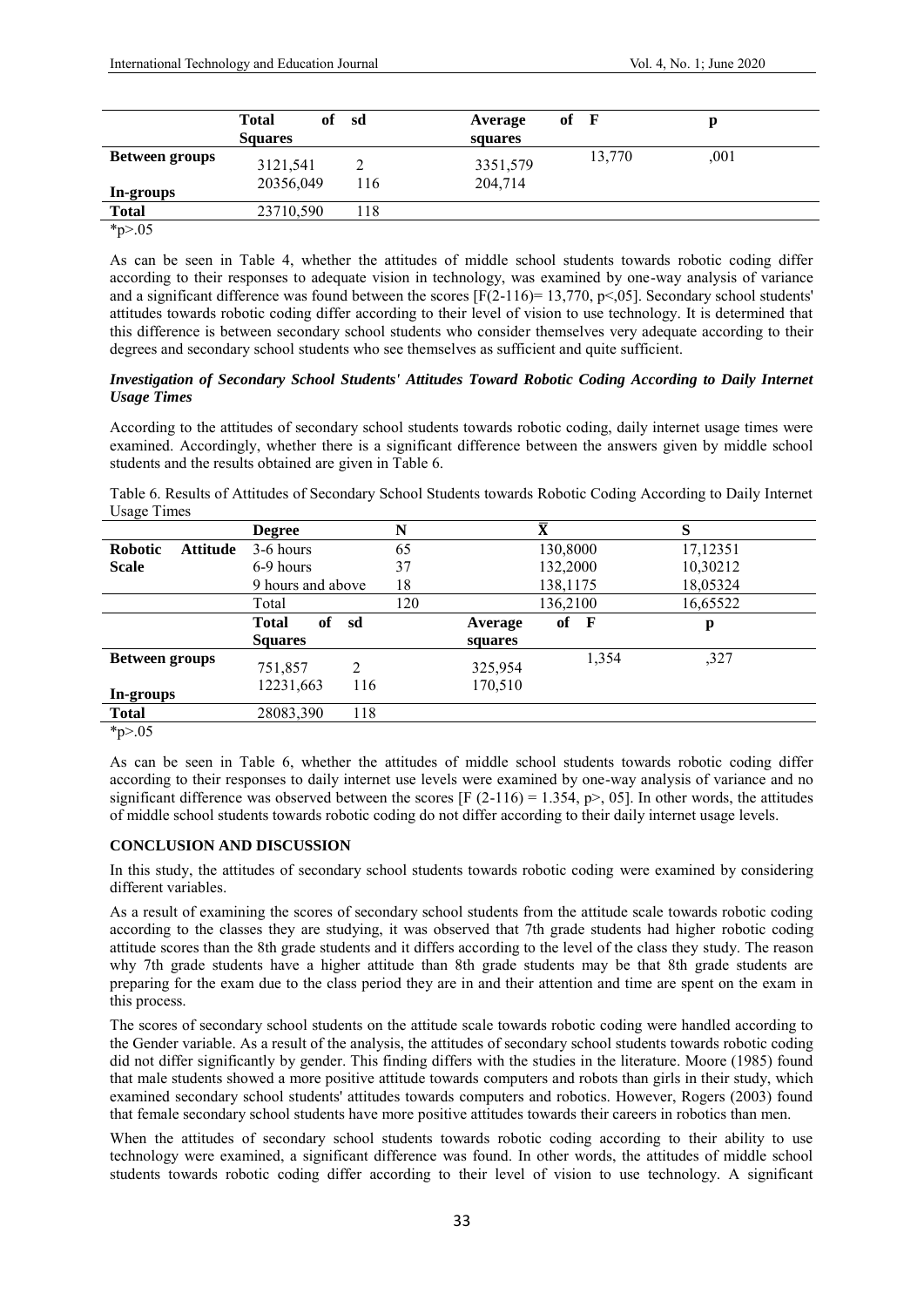difference was found between middle school students who considered themselves very competent in using technology and secondary school students who considered themselves sufficient and quite sufficient. Researches show that people with high self-efficacy beliefs are more willing to participate in computer-related activities and have higher expectations for these activities. (Akkoyunlu & Orhan, 2003). The high self-efficacy of students towards technology may also have positively affected their attitudes towards robotic coding.

When the relation of daily internet usage time towards robotic coding attitudes is examined, it is obtained that internet usage times do not make a significant difference regarding attitude. In other words, attitudes of secondary school students towards robotic coding do not differ according to their internet usage time. In a study conducted by Kasalak, 2017, it was found that self-efficacy perceptions regarding Block Based Programming did not change according to the status of having internet access at home. The reason that internet usage does not affect the variables such as attitude towards robotic coding and self-efficacy may be because the internet has a wide content and user interest shifts in different directions.

This difference can be examined by age. This research was carried out with a limited number of participants. It is suggested that this research will be studied with a wider audience in the future.

#### **REFERENCES**

- Akkoyunlu, B. & Orhan, F. (2003). Bilgisayar ve Öğretim Teknolojileri Bölümü (BÖTE) Öğrencilerinin Bilgisayar Kullanma Öz-Yeterlik Ġnancı Ġle Demografik Özellikleri Arasındaki ilişki. *The Turkish Online Journal of Educational Technology- TOJET. 2(3), 86-93.*
- Arslan, K., & Akçelik, M. (2019). Programlama Eğitiminde Scratch'in Kullanılması: Öğretmen Adaylarının Tutum ve Algıları. Ulusal Eğitim Akademisi Dergisi. [https://doi.org/10.32960/uead.455502.](https://doi.org/10.32960/uead.455502)
- Bers, M. U., González-González, C., & Armas-Torres, M. B. (2019). Coding as a playground: Promoting positive learning experiences in childhood classrooms. Computers and Education. positive learning experiences in childhood classrooms. *Computers and Education.* https://doi.org/10.1016/j.compedu.2019.04.013
- Ceylan, V. K., & Gündoğdu, K. (2018). Bir olgu bilim çalışması: Kodlama eğitiminde neler yaşanıyor? *Eğitim Teknolojisi Kuram ve Uygulama, 8*(2), 1-34.
- Çatlak, Ş., Tekdal, M., & Baz, F. Ç. (2015). Scratch Yazılımı İle Programlama Öğretiminin Durumu: Bir Doküman İnceleme Çalışması. *Journal of Instructional Technologies & Teacher Education*.
- Çengel, M., Alkan, A., & Çayır, E. (2018). In The Determination Of Self-Efficacy Situations Of Information Technology Teachers' Coding For Middle School Students, Robotic Coding And 3 Dimensional Design Examples Of Sakarya Province. *Institute of Educadion Sciences, 875–883.*
- Doukakis, S., Psaltidou, A., Stavraki, A., Adamopoulos, N., Tsiotakis, P., & Stergou, S. (2010). Measuring the Technological Pedagogical Content Knowledge (TPACK) of in-service teachers of computer science who teach algorithms and programming in upper secondary education. *Readings in Technology and Education: Proceedings of ICICTE 2010.*
- Freeman, A., Adams Becker, S., Cummins, M., Davis, A., & Hall Giesinger, C. (2017). *NMC/CoSN Horizon Report: 2017 K–12 Edition*. Austin, Texas: The New Media Consortium.
- Graham, C. R., Burgoyne, N., Cantrell, P., Smith, L., Clair St., L., & Harris, R. (2009). TPACK development in science teaching: Measuring the TPACK confidence of inservice science teachers. *TechTrends.*  [https://doi.org/10.1007/s11528-009-0328-0.](https://doi.org/10.1007/s11528-009-0328-0)
- Karahoca, D., Karahoca, A. & Uzunboylu, H. (2011). Robotics teaching in primary school education by project based learning for supporting science and technology courses. *Procedia Computer Science, 3, 1425- 1431.*
- Kasalak, İ. (2017). *Robotik kodlama eğitimlerinin ortaokul öğrencilerinin kodlamaya ilişkin öz yeterlik algılarına etkisi ve etkinliklere ilişkin öğrenci yaşantıları.* Yayımlanmamış yüksek lisans tezi, Hacettepe Üniversitesi, Ankara.
- Maloney, J., Rusk, N., Burd, L., Silverman, B., Kafai, Y., & Resnick, M. (2004). Scratch: A sneak preview. Proceedings - Second International Conference on Creating, Connecting and Collaborating Through Computing. [https://doi.org/10.1109/C5.2004.1314376.](https://doi.org/10.1109/C5.2004.1314376)
- MEB. (2018). Haydi Çocuklar Kodlama Öğrenmeye.
- Moore, J. L. (1985). Development of a questionnaire to measure secondary school pupils' attitudes to computers and robots. *Educational Studies, 11(1),* 33-41.